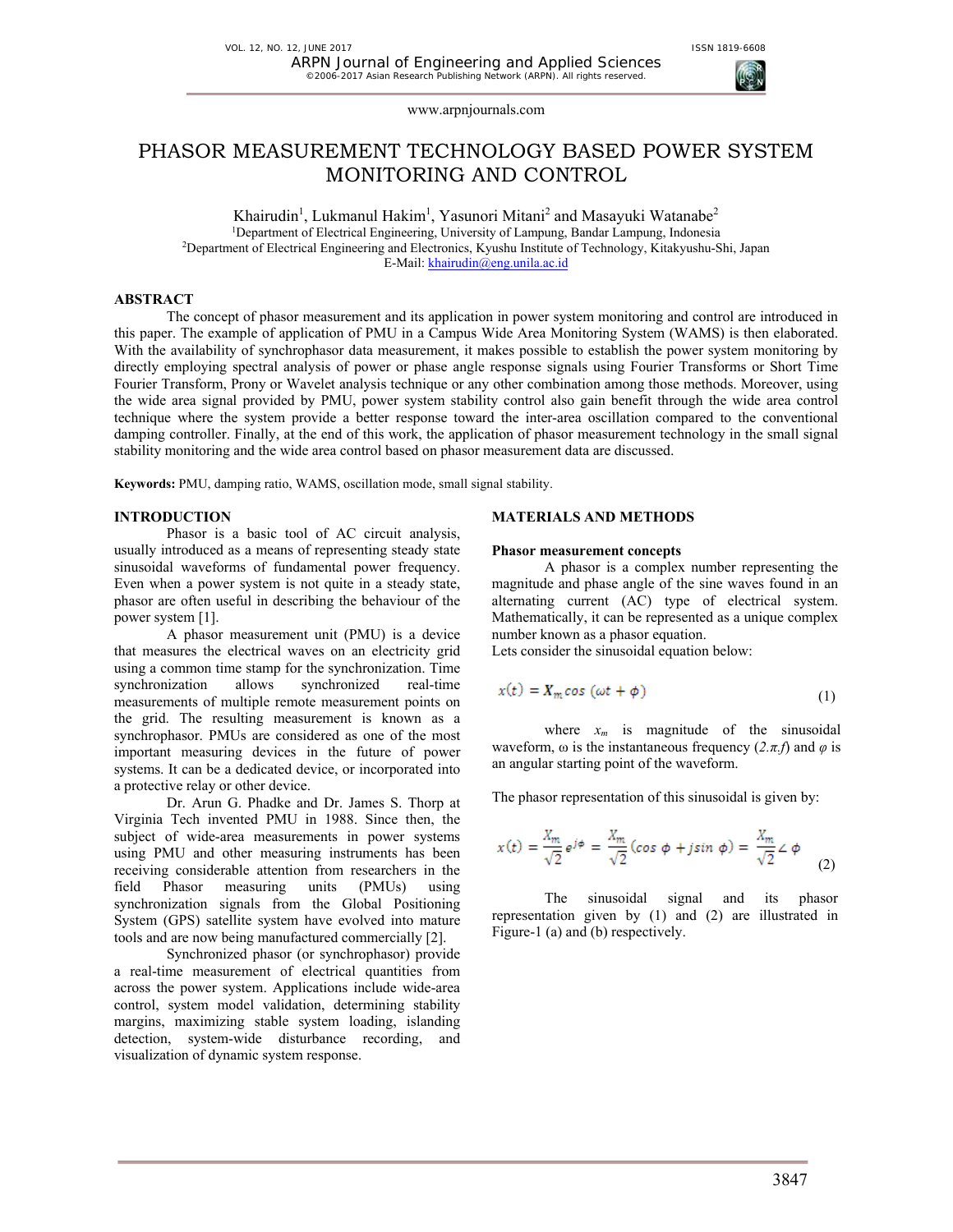



(b)

**Figure-1.** Phasor representation of a sinusoidal block of a PMU (a) Sinusoidal signal. (b) Phasor representation.

Phasor measurements that occur at the same time are named synchrophasors. Sometimes the terms of PMU and synchrophasor are used interchangeably whereas they actually represent two independent technical meanings. A synchrophasor is the metered value while the Phasor Measurement Unit (PMU) is the metering device to measure the phasor itself.

In practical applications, PMUs are sampled from widely distributed locations in the power system network and synchronized from the common time source of a GPS time stamp. To standardize the data format and measurement concept, The IEEE Standard 1344-1995 was introduced. In 2005 that standard was updated with the new standard IEEE C37.118, it was around 10 years of WAMS experience and research. The latest IEEE C37.118 improves PMU interoperability with the following three major contributions:

- a) Refined definition of a Absolute Phasor referred to GPS-based and nominal frequency phasor, as well as time-stamping rule;
- b) Introduction of the TVE (Total Vector Error) to quantify the phasor measurement error; and
- c) Introduction of the PMU compliance test procedure.

Synchronized phasor technology is the preferred basis of a wide area measurement system (WAMS). Phasor quantities are logged from digital samples of the AC waveforms. To ensure that all phasor are synchronized using the same time reference, the standard defines a synchronized phasor angle as an instantaneous phase angle relative to a cosine function at nominal system frequency synchronized to UTC. This angle is defined to be *0* degrees when the maximum of the measured sinusoidal waveform occurs at the UTC second rollover (1 pulse per second time signal), and *-90* degrees when the positive zero crossing occurs at the UTC second rollover. Figure-2 illustrates the concept showing the nominal reference waveform (dotted line) synchronized with UTC (peaks at *0,T0, 2T0*, etc.) and the actual waveform (solid line) with growing phase angle  $(\varphi_i)$  relative to the reference.

### **The global positioning system**

The Global Positioning System (GPS) was introduced in 1960 under the auspices of the U.S. Air Force. The first satellites were launched into space in 1978. The System was declared operational in April 1995. The Global Positioning System consists of 24 satellites, that circle the globe once every 12 hours, to provide worldwide position, time and velocity information. GPS makes it possible to precisely identify locations on the earth by measuring distance from the satellites. GPS allows you to record or create locations from places on the earth and help you navigate to and fromthose places. Originally, the system was designed only for military purposes until the 1980s that it was made available nonmilitary use [3].



**Figure-2.** Absolut phasor.

The GPS synchronization concept is based on time. The satellites carry very stable atomic clocks that are synchronized to each other and to ground clocks. Any drift from true time maintained on the ground is corrected daily. Likewise, the satellite locations are monitored precisely. GPS receivers have clocks as well; however, they are not synchronized with true time, and are less stable. GPS satellites continuously transmit their current time and position. A GPS receiver monitors multiple satellites and solves equations to determine the exact position of the receiver and its deviation from true time. At a minimum, four satellites must be in view of the receiver for it to compute four unknown quantities (three position coordinates and clock deviation from satellite time) [4].

There are many non-military applications use of the GPS in daily application such as in the field below: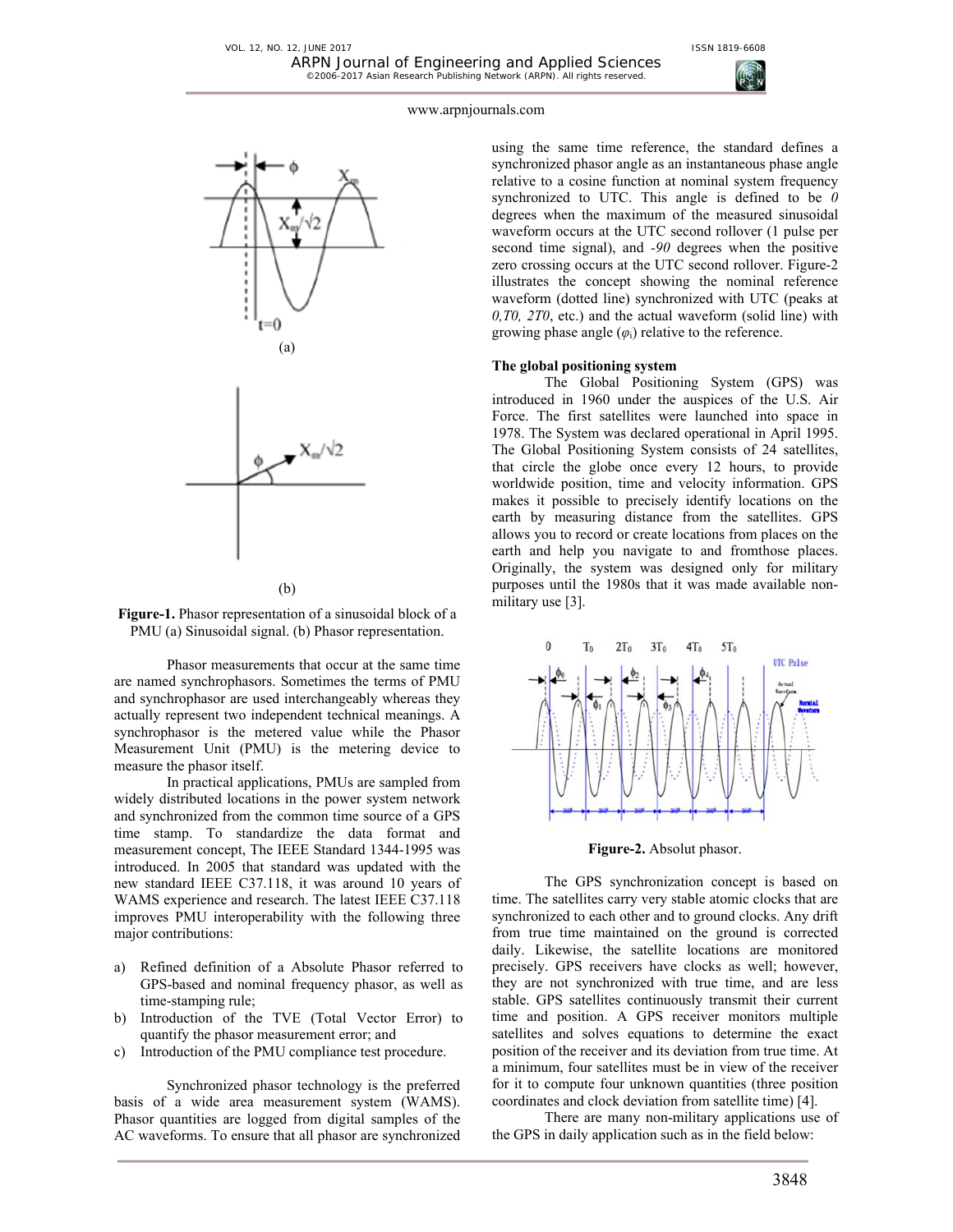

- a) Navigation: for digitally precise velocity and orientation measurements.
- b) Surveying: surveyors use absolute locations to make maps and determine property boundaries.
- c) Tectonics: GPS enables direct fault motion measurement of earthquakes. Between earthquakes, GPS can be used to measure crustal motion and deformation to estimate seismic strain buildup for creating seismic hazard maps.
- d) Robotics: self-navigating and autonomous system. Autonomous Robots uses GPS sensors to calculate latitude, longitude, time, speed, and heading.
- e) Phasor measurements: GPS enables highly accurate time stamping of power system measurements, making it possible to compute phasor.

### **Phasor measurement network**

A phasor network consists of PMUs distributed throughout the electricity system, Phasor Data Concentrators (PDC) to collect the information in real time. Such a network is used in Wide Area Measurement Systems (WAMS), the first of which was begun in 2000 by the Bonneville Power Administration and in 2002 in Japan through a inter campus WAMS so-called Japan Campus WAMS. Figure-3 illustrates the architecture of the Japan Campus WAMS.



**Figure-3.** Japan campus WAMS.

The complete network requires rapid data transfer within the frequency of sampling of the phasor data. GPS time stamping can provide a theoretical accuracy of synchronization better than 1 microsecond. Clocks need to be accurate to 500 nanoseconds to provide the one microsecond time standard needed by each device performing synchrophasor measurement. For 60 Hz systems, PMUs must deliver between 10 and 30 synchronous reports per second depending on the application. The PDC correlates the data, and controls and monitors the PMUs (from a dozen up to 60). At the central control facility, the SCADA system presents system wide data on all generators and substations in the system every 2 to 10 seconds [3] [4].

PMUs may use Internet protocol or other data communication system to connect to the PDCs via a Modem then send data to the Supervisory Control and Data Acquisition (SCADA) system or WAMS server. Additionally, PMUs also possible to use ubiquitous mobile (cellular) networks for data transfer (GPRS, UMTS), which allows potential savings in infrastructure and deployment costs, at the expense of a larger data reporting latency. However, the introduced data latency makes such systems more suitable for R&D measurement campaigns and near real-time monitoring, and limits their use in realtime protective systems.

The basic system building blocks are GPS satellite-synchronized-clocks, PMU, PDC, communication equipment, and visualization software. Figure-4 shows hardware block of the PMU while Figure-5 illustrates the topology of PMUs and PDCs in the wide area measurement system.

# **The application of PMU in power system**

The synchronized phasormeasurement technology is relatively new, and consequently several research groups around the world are actively developing applications of this technology. The following are some of current development of PMU application in power system:

- Power system automation, as in smart grids
- Load shedding and other load control techniques such as demand response mechanisms to manage a power system. (i.e. Directing power where it is needed in real-time)
- Increase the reliability of the power grid by detecting faults early, allowing for isolation of operative system, and the prevention of power outages.
- Increase power quality by precise analysis and automated correction of sources of system degradation.
- Wide area measurement and control through state estimation, in transmission networks or distribution grids.
- Phasor measurement technology and synchronized time stamping can be used for Security improvement through synchronized encryptions like trusted sensing base.



**Figure-4.** Hardware blok of a PMU.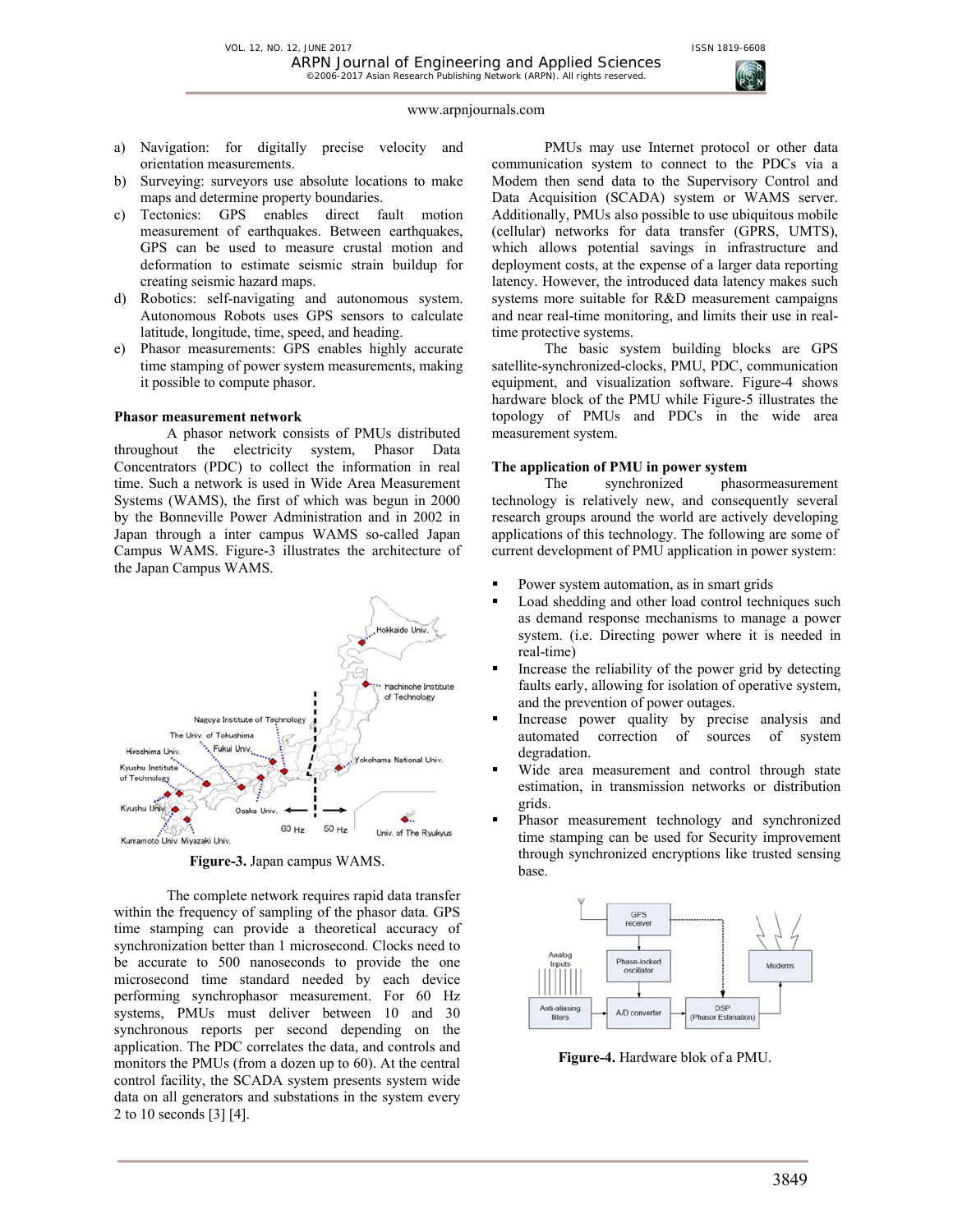



**Figure-5.** Topology of PMU and PDC in WAMS [5].



**Figure-6.** PMU installed in substation [6].

Dealing with the WAMS, currently there are two kinds of WAMS strategy approach in the power system. First is the application of WAMS in transmission level, where the PMUs are installed in the substation as it is shown in Figure-6. The other is deploying PMUs in the wall laboratory outlet such as in Japan Campus WAMS, Malaysia-Singapore WAMS and Thailand WAMS. Figure-7 illustrates the typical installation of PMU in 220V domestic outlet.



**Figure-7.** Typical PMU deployment in domestic wall outlet [7].

### **RESULTS AND DISCUSSIONS**

### **Small signal stability monitoring using PMU**

Inter-area oscillation is a complex and non-linear phenomenon and its damping characteristic is dictated by the strength of the transmission path, the nature of the loads, the power flow through the interconnection, and the interaction of loads with the dynamics of generators and their associated controls [2]. Usually the oscillations are stable but if the system is stressed too much the Hopf bifurcation may occur where the real parts of a complex conjugate eigenvalue pair cross the imaginary axis and the system becomes unstable.

A weak transmission path means high effective impedance between the oscillating generator groups. The high impedance causes the amortisseur windings of the generators to lose their effect on the inter-area oscillation damping. In addition, the adverse interactions among the automatic controls, especially the automatic voltage regulators (AVRs), decrease inter-area oscillation damping. Even without the adverse effects among the automatic controls, the uncontrolled systems damping for inter-area oscillations is commonly poor when the transmission path is weak. Additionally, when the loading of the interconnecting lines grow, the damping decreases, mainly because the angle difference between the oscillating generator groups grow and thus the voltage oscillations at the generator terminals grow, causing the AVRs to act and produce negative damping [5].

The analysis and monitoring of power system oscillations can be accomplished by means of several methodological approaches. Each approach has its own advantages and feasible applications, providing a different view of the system dynamic behaviour. Eigenvalue analysis technique is based on the linearization of the nonlinear equations that represent the power system around an operating point that is the result of electromechanical modal characteristics: frequency, damping and shape. However, this method will need comprehensive parameters of the system, which is very difficult in the real time application. As it known the system component are changing from time to time following the dynamics behaviour of the system [8].

By the availability of synchrophasor data measurement, it is possible to do the direct spectral analysis of power response signals use the Fourier Transforms (or Short Time Fourier Transform (STFT), Prony or Wavelet analysis technique or any combination among those methods [9] [10]. Figure-8describes the damping ratio trend for 72 time segments. Each segment represents 20 minutes time horizons, so the 72 segments will represents 1,400 minutes or 24 hours.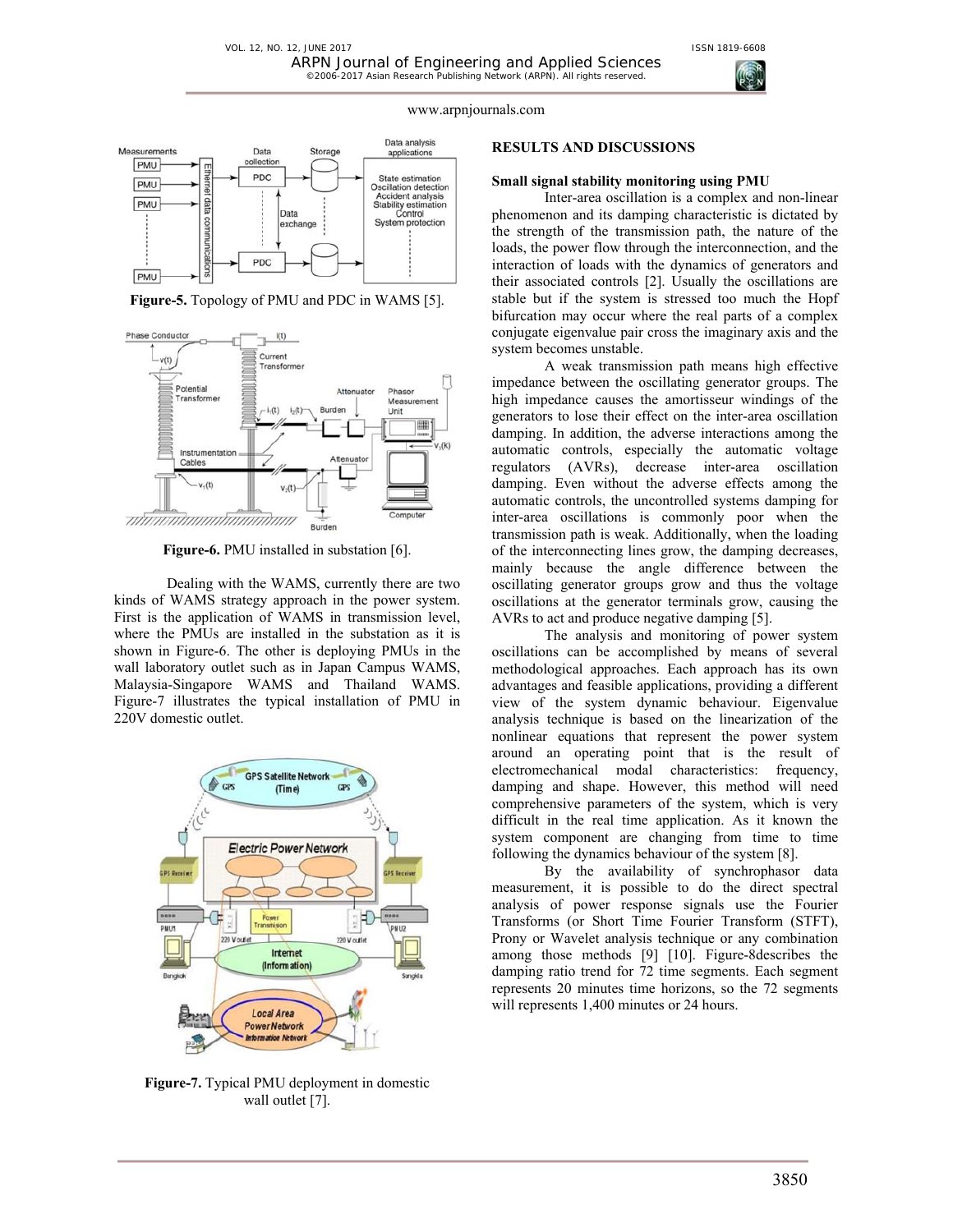

**Figure-6.** Damping ratio trends for 24 hours.

### **Wide area damping controller using PMU**

Power System is a complex system consisting of generations, transmissions and loads. Load centers are connected to generator through transmission network. When the growth of demand is not followed by expanding of new power plants and transmission line capacity, it will forced the power systems operator drive the system close to its operation limits.

To prevent system from un-damped oscillation witch will cause domino effect to the system and lead to cascading failure to the overall power system, a well design damping controller should be provided. However, to deal with this issue, some challenge must be addressed. One major challenge in damping control design is the selection of feedback input signals. The damping itself is defined as the energy dissipation properties of a system.

Power oscillation can be damped, when extra energy is injected or consumed to compensate the decelerated or accelerated system. The damping energy must have the correct phase shift relative to the accelerated or decelerated system as incorrect phase angles can even excite the oscillations. Figure-9 shows the different possibilities to damp power system oscillations [6].

A simulation has been conducted to a simple power system model by applying a three-phase fault occurs in the system and changing the loading scenario. From that simulation, it can be confirm that on a situation where the inter-area exist and the local controller failed to maintain the system stability, the wide area damping controller together with the existing local controller successfully keeping the system stable as shown in Figure-10.



**Figure-7.** The possibility of damper technique in power system.



**Figure-8.** Performance of damping controller on load configuration L7:90% and L9: 100%.

### **CONCLUSIONS**

A PMU is a device that measures the electrical waves on an electricity grid using a common time stamp for the synchronization provide by the GPS satellites. The resulting measurement is known as a synchrophasor. PMUs are considered as one of the most important measuring devices in the future of power systems. PMU is a key point of wide area measurement system (WAMS) in providing real time and high accuracy synchrophasor data. Regarding the WAMS, there are two kinds of WAMS strategy approach in the power system. First is the application of WAMS in transmission level, where the PMUs are installed in the substation and the other is deploying PMUs in the wall laboratory outlet such as in Japan Campus WAMS, Malaysia-Singapore WAMS and Thailand WAMS. By the availability of synchrophasor data measurement, it is possible to establish the power system monitoring by directly employing spectral analysis of power or phase angle response signals use the Fourier Transforms or Short Time Fourier Transform, Prony or Wavelet analysis technique or any combination among those methods. By using wide area signal provided by PMU, power system stability control also gain benefit through the wide area control technique as it has been illustrated above where the system provided a better response toward the inter-area oscillation compared to the conventional (local only) damping controller.